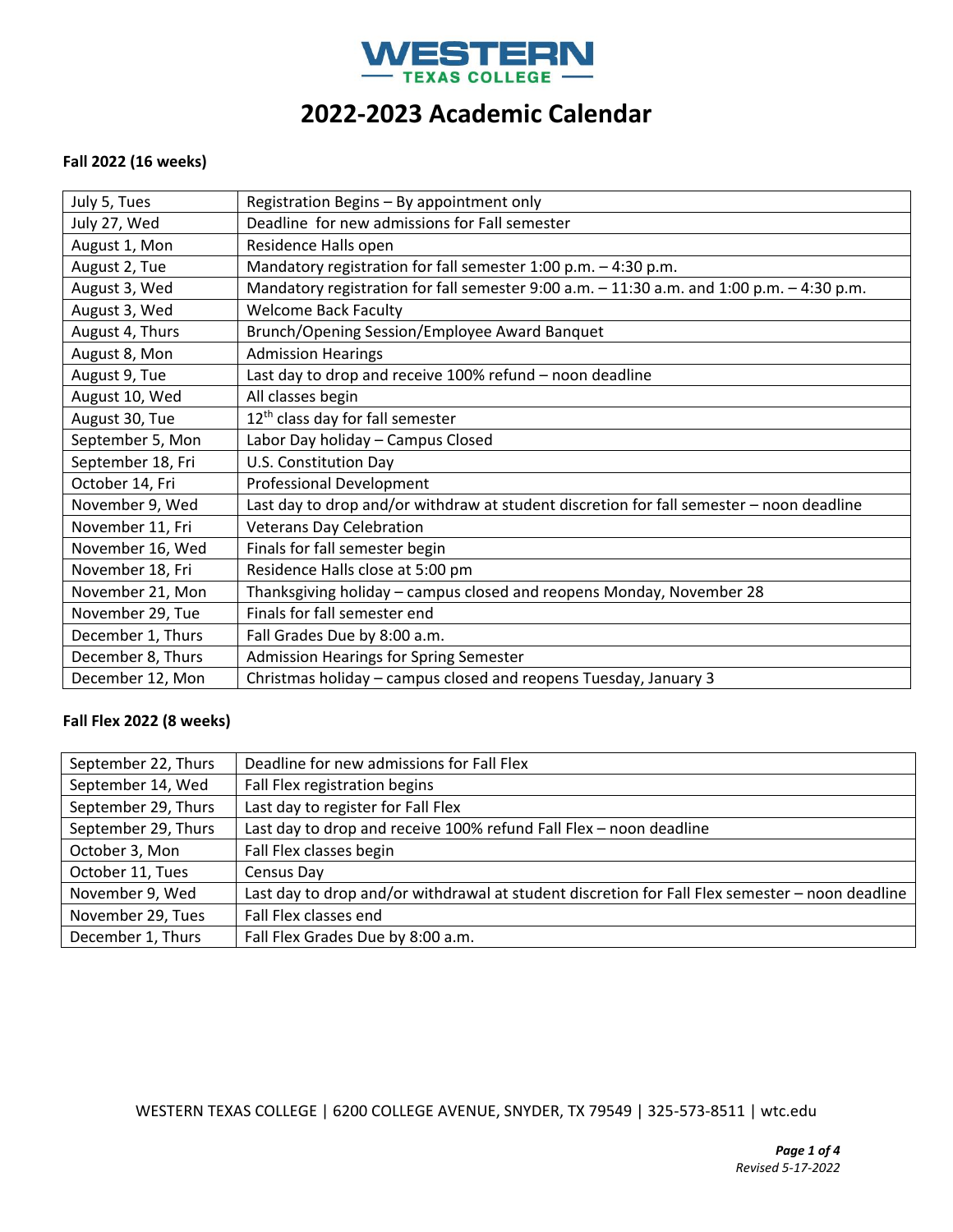

### **Mid-Winter 2022-2023 (5 weeks)**

| November 16, Wed | Deadline for new admissions for Mid-Winter                              |
|------------------|-------------------------------------------------------------------------|
| October 24, Mon  | Mid-Winter registration begins                                          |
| November 30, Wed | Last day to register for Mid-Winter                                     |
| December 5, Mon  | Last day to drop and receive 100% refund for Mid-Winter - noon deadline |
| December 6, Tue  | Mid-Winter classes begin                                                |
| December 9, Fri  | Census Date                                                             |
| January 3, Tue   | Last day to drop and/or withdraw at student discretion - noon deadline  |
| January 5, Thurs | Mid-Winter classes end                                                  |
| January 6, Fri   | Mid-Winter Grades Due by 8:00 am                                        |

### **Spring 2023 (16 weeks)**

| November 9, Wed  | Pre-registration for spring 2023 semester begins                                           |
|------------------|--------------------------------------------------------------------------------------------|
| January 3, Tue   | Campus Opens - Welcome Back Faculty and Staff                                              |
| January 3, Tue   | Deadline for new admissions for spring semester                                            |
| January 5, Thurs | In-service begins - Opening Session                                                        |
| January 6, Fri   | Residence Halls open                                                                       |
| January 9, Mon   | Mandatory registration for spring semester - 1:00 pm to 4:30 pm                            |
| January 10, Tue  | Mandatory registration for spring semester $-1:00$ pm to 4:30 pm                           |
| January 10, Tue  | Last day to drop and receive 100% refund for spring - noon deadline                        |
| January 11, Wed  | All classes begin                                                                          |
| January 16, Mon  | Martin Luther King Day - Campus Closed                                                     |
| February 1, Wed  | 12 <sup>th</sup> Class day for spring semester                                             |
| March 1, Wed     | Texas Girls In STEM Day                                                                    |
| March 10, Fri    | Residence Halls close                                                                      |
| March 13, Mon    | Spring Break - campus closed through Friday, March 17                                      |
| March 19, Sun    | Residence Halls open                                                                       |
| March 20, Mon    | Classes resume                                                                             |
| April 7, Fri     | Good Friday holiday - Campus Closed                                                        |
| April 14, Fri    | Pre-registration for fall semester 2023 - Walk Through 1:00 pm-3:30 pm                     |
| April 19, Wed    | Last day to drop and/or withdraw at student discretion for spring semester - noon deadline |
| April 21, Fri    | <b>Student Awards Day</b>                                                                  |
| April 26, Wed    | Finals for spring semester begin                                                           |
| May 1, Mon       | Finals for spring semester end                                                             |
| May 1, Mon       | Campus Begins 4-Day Workweek                                                               |
| May 2, Tue       | Commencement 10:00 am at the Coliseum                                                      |
| May 2, Tue       | Residence halls close at noon                                                              |
| May 2, Tue       | Faculty/Staff Professional development                                                     |
| May 3, Wed       | Faculty/Staff Professional development                                                     |
| May 3, Wed       | Spring Grades Due by 8:00 am                                                               |
| May 4, Thurs     | Faculty/Staff Professional development                                                     |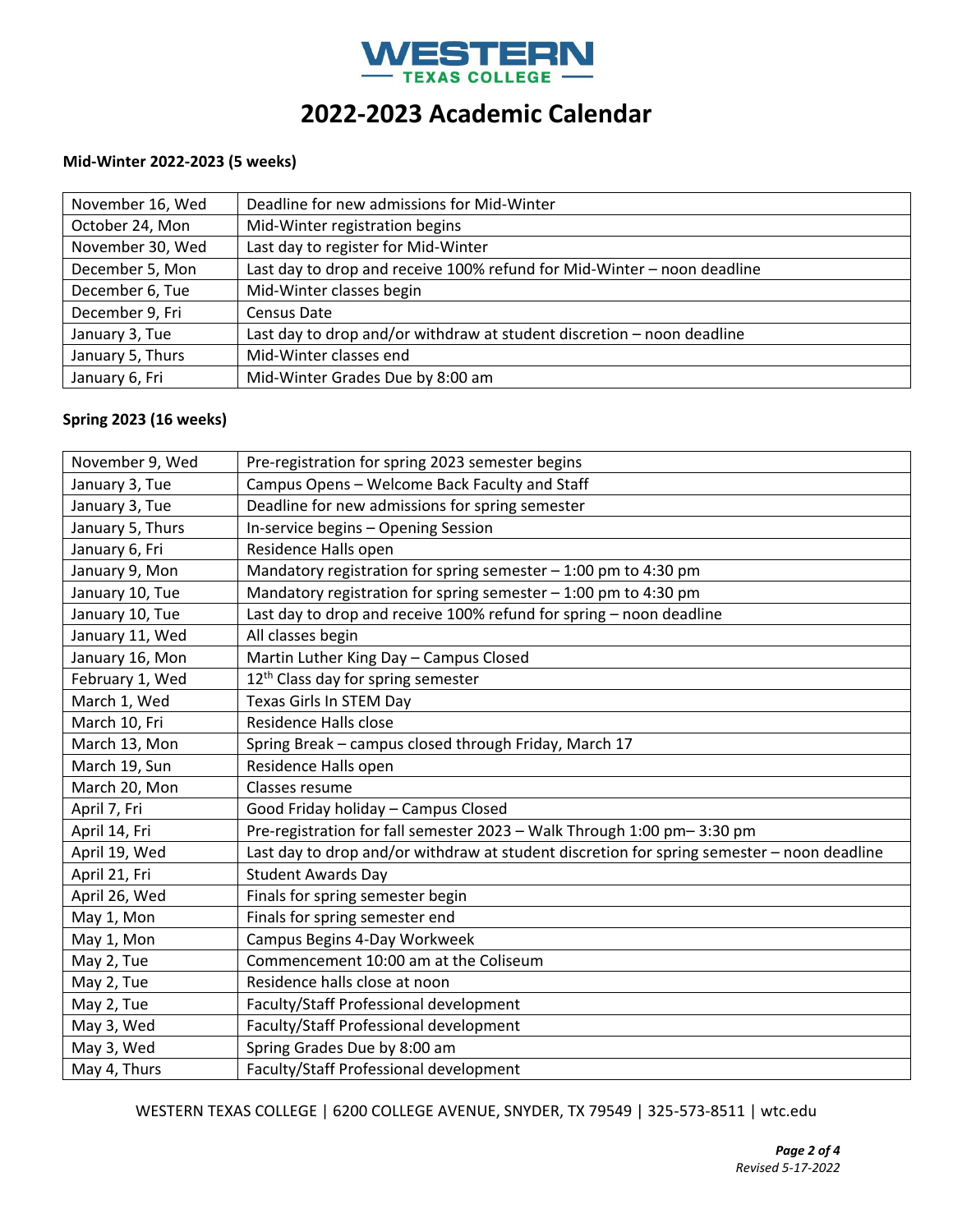

## **Spring Opportunity Session 2023 (8 weeks)**

| February 20, Mon | Deadline for new admissions for Spring Opportunity Session                              |
|------------------|-----------------------------------------------------------------------------------------|
| February 13, Mon | Registration for Spring Opportunity Session                                             |
| February 27, Mon | Last day to register for Spring Opportunity Session                                     |
| March 2, Thurs   | Last day to drop and receive 100% refund for Spring Opportunity Session - noon deadline |
| March 6, Mon     | Spring Opportunity Session classes begin                                                |
| March 21, Tue    | Census Date                                                                             |
| April 19, Wed    | Last day to drop and/or withdrawal at student discretion - noon deadline                |
| April 26, Wed    | Finals for Spring Opportunity Session begin                                             |
| May 1, Mon       | Finals for Spring Opportunity Session end                                               |
| May 3, Wed       | Spring Opportunity Session Grades Due by 8:00 am                                        |

# **Maymester 2023 (4 weeks)**

| April 3, Mon  | <b>Registration for Maymester</b>                                      |
|---------------|------------------------------------------------------------------------|
| April 17, Mon | Deadline for new admissions for Maymester                              |
| April 24, Mon | Last day to register for Maymester                                     |
| May 3, Wed    | Last day to drop and receive 100% refund for Maymester - noon deadline |
| May 4, Thurs  | Maymester classes begin                                                |
| May 9, Tue    | Census Date                                                            |
| May 18, Thurs | Last day to drop and/or withdraw at student discretion - noon deadline |
| May 24, Wed   | Maymester classes end                                                  |
| May 25, Thurs | Maymester Grades Due by 8:00 am                                        |

### **1 st Summer Session (May 30, 2023 – July 5, 2023; 6 weeks)**

| April 3, Mon  | Registration for $1st$ summer session                                                           |
|---------------|-------------------------------------------------------------------------------------------------|
| May 11, Thurs | Deadline for new admissions for 1 <sup>st</sup> summer session                                  |
| May 18, Thurs | Last day to register for $1st$ summer session                                                   |
| May 25, Thurs | Last day to drop and receive 100% refund for $1st$ summer session – noon deadline               |
| May 29, Mon   | Memorial Day holiday - Campus Closed                                                            |
| May 30, Tue   | Classes begin for 1 <sup>st</sup> Summer Session                                                |
| June 5, Mon   | Census Date                                                                                     |
| June 28, Wed  | Last day to drop and/or withdraw at student discretion for $1st$ summer session – noon deadline |
| July 4, Tue   | Independence Day Holiday - Campus Closed                                                        |
| July 5, Wed   | Finals and end of $1st$ summer session                                                          |
| July 6, Thurs | 1 <sup>st</sup> Summer Session Grades Due by 8:00 am                                            |